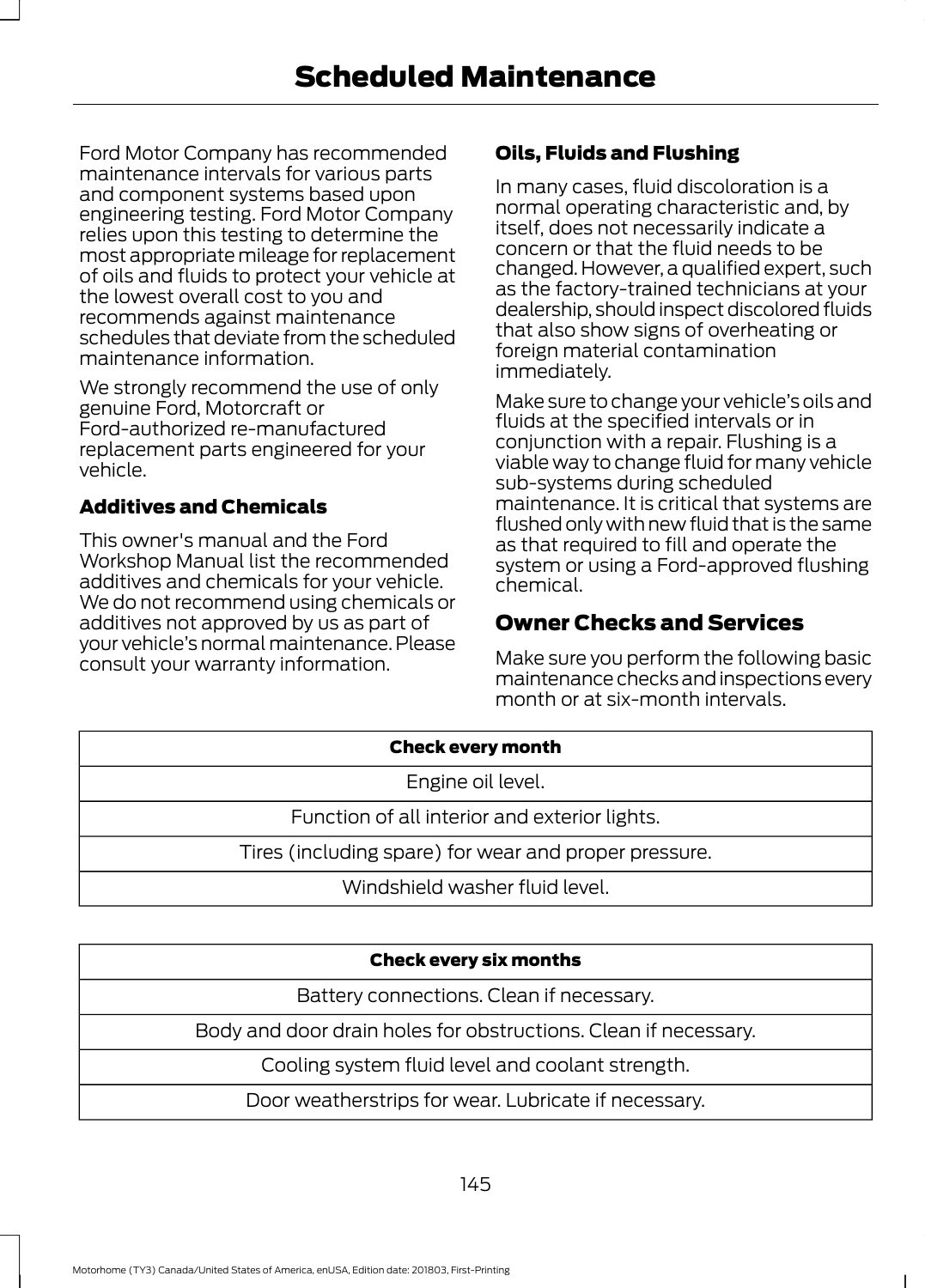#### Check every six months

Hinges, latches and outside locks for proper operation. Lubricate if necessary.

Parking brake for proper operation.

Safety belts and seat latches for wear and function.

Safety warning lamps (brake, ABS, airbag and safety belt) for operation.

Washer spray and wiper operation. Clean or replace blades as necessary.

# Multi-point Inspection

In order to keep your vehicle running right, it is important to have the systems on your vehicle checked regularly. This can help identify potential issues and prevent major problems. We recommend having the following multi-point inspection performed at every scheduled maintenance interval to help make sure your vehicle keeps running great.

| <b>Multi-point inspection</b>                         |                                                           |  |
|-------------------------------------------------------|-----------------------------------------------------------|--|
| Accessory drive belt(s)                               | Horn operation                                            |  |
| Battery performance                                   | Radiator, cooler, heater and A/C hoses                    |  |
| Engine air filter                                     | Suspension component for leaks or<br>damage               |  |
| Exhaust system                                        | Steering and linkage                                      |  |
| Exterior lamps and hazard warning system<br>operation | Tires (including spare) for wear and proper<br>pressure** |  |
| Fluid levels <sup>*</sup> ; fill if necessary         | Windshield for cracks, chips or pits                      |  |
| For oil and fluid leaks                               | Washer spray and wiper operation                          |  |

\* Brake, coolant recovery reservoir, automatic transmission, power steering and window washer.

\*\*If your vehicle is equipped with a temporary mobility kit, check the tire sealant expiration Use By date on the canister. Replace as needed.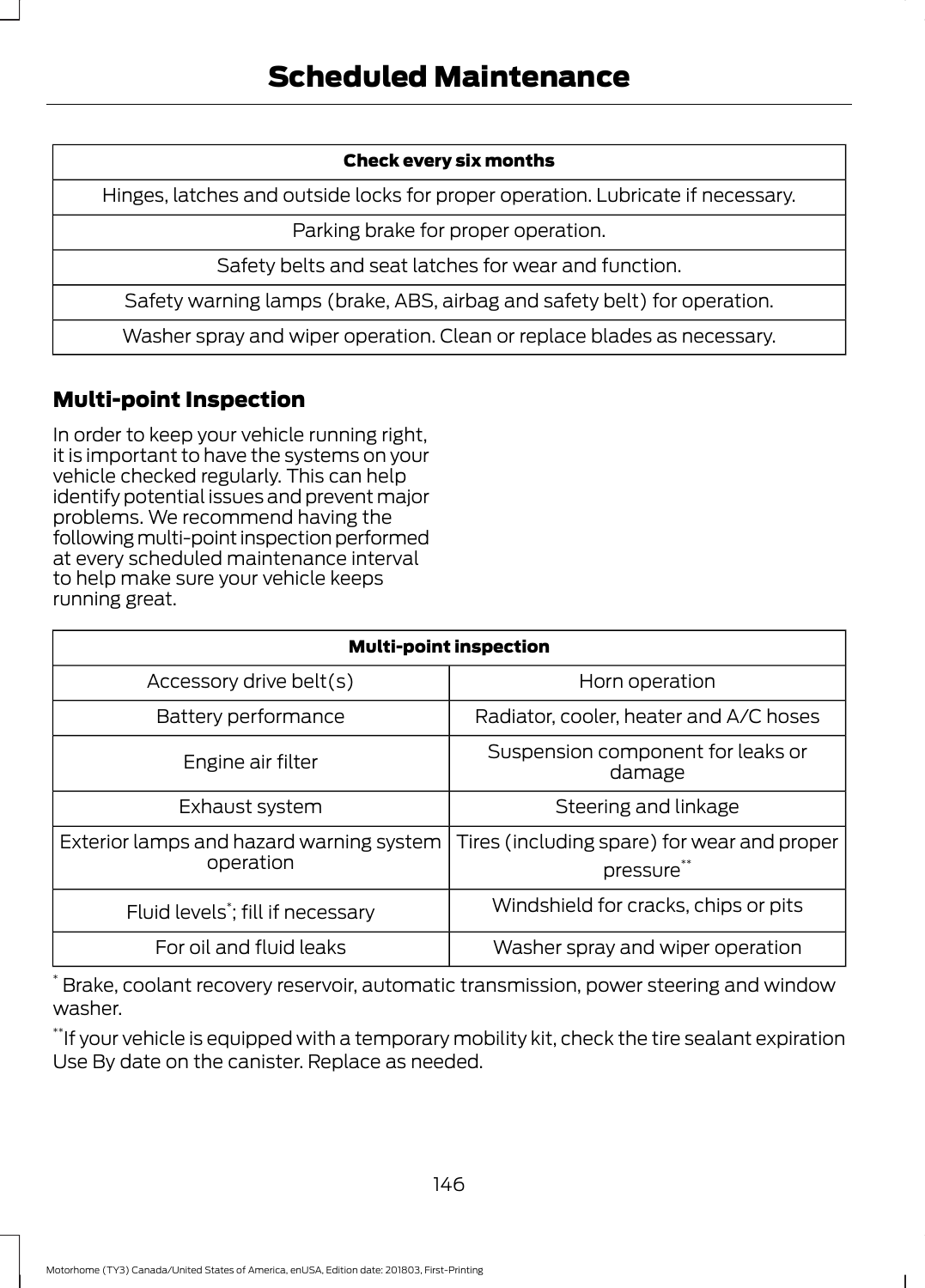Be sure to ask your dealership service advisor or technician about the multi-point vehicle inspection. It is a comprehensive way to perform a thorough inspection of

your vehicle. Your checklist gives you immediate feedback on the overall condition of your vehicle.

# NORMAL SCHEDULED MAINTENANCE

### Every 7500 miles (12000 km) or six months (whichever comes first)

Change engine oil and filter.

Rotate tires\* , inspect tire wear and measure tread depth.

Inspect wheels and related components for abnormal noise, wear, looseness or drag.

Perform multi-point inspection (recommended).

\* Vehicles with dual rear wheels should rotate the front wheels when specified; rear wheels only if unusual wear is noted.

#### Every 15000 miles (24000 km) or 12 months (whichever comes first)

Inspect automatic transmission fluid level. Consult dealer for requirements.

Inspect brake pads, shoes, rotors, drums, brake linings, hoses and parking brake.

Inspect engine cooling system strength and hoses.

Inspect exhaust system and heat shields.

Inspect steering linkage, ball joints, suspension, tie-rod ends, drive shaft and U-joints. Lubricate if equipped with grease fittings.

| <b>Other maintenance items</b>                               |                                                                                         |  |
|--------------------------------------------------------------|-----------------------------------------------------------------------------------------|--|
| Every 30000 miles (48000   Replace engine air filter.<br>km) |                                                                                         |  |
| Every 60000 miles (96000<br>km)                              | Change automatic transmission fluid and filter. Consult<br>dealer for requirements.     |  |
|                                                              | Replace front wheel bearing grease and grease seal if non-<br>sealed bearings are used. |  |
| Every 97,500 miles (157000<br>km)                            | Replace spark plugs.                                                                    |  |